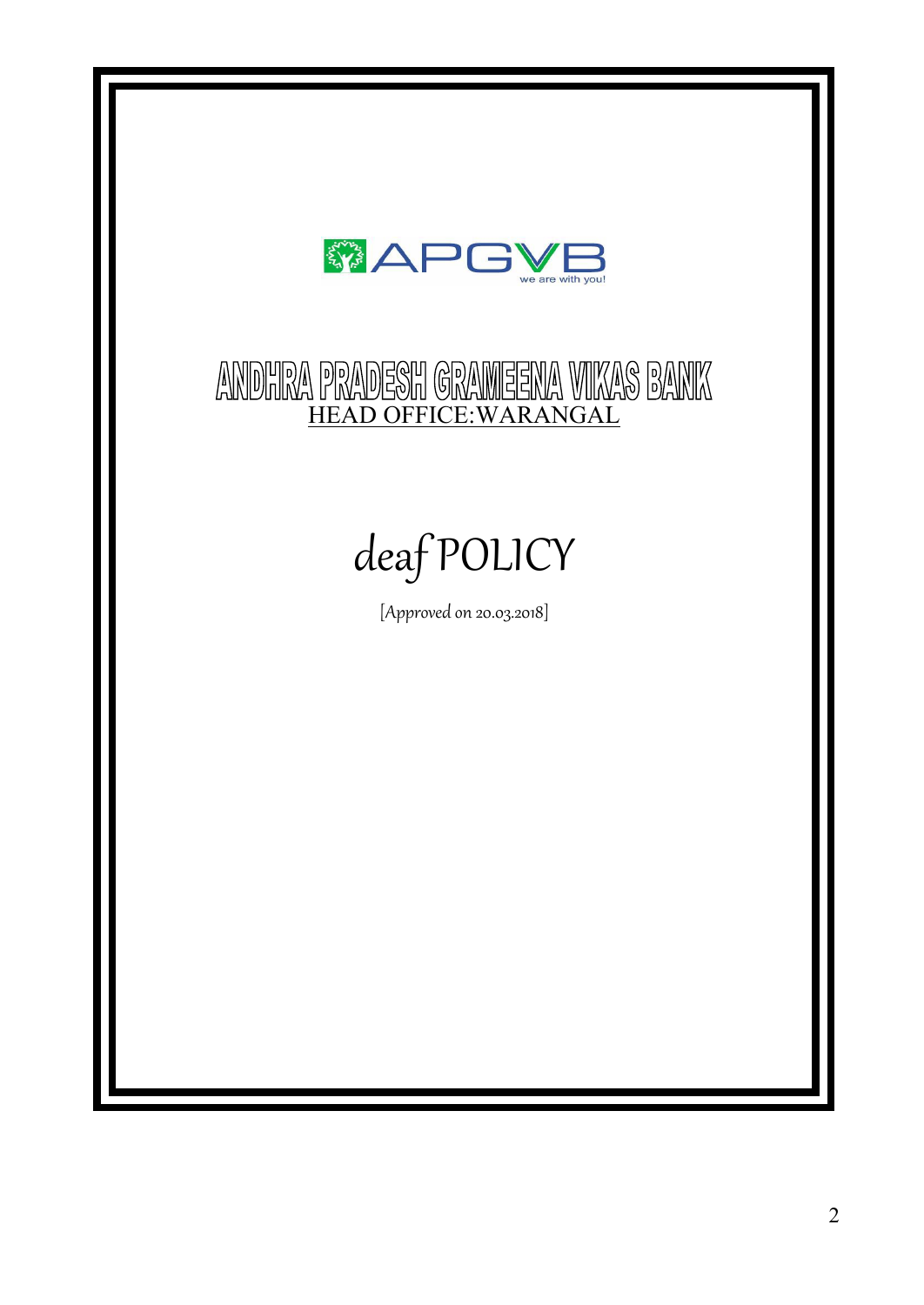

# **DEPOSITOR EDUCATION AND AWARENESS FUND (DEAF) POLICY**

#### **Genesis:**

The Reserve Bank of India, vide their circular DBOD.No. DEF CELL.BC.101/30.01.002/2013-14 dated 21<sup>st</sup> March 2014 and DBOD.No.DEF CELL.BC. 114/30.01.002/ 2013-14 dated 27 th May 2014 advised all the Banks thata "*DEPOSITOR EDUCATION AND AWARENESS FUND (DEAF)"*has been opened and it will be utilized for promotion of depositors' interest. The Reserve Bank of India vide their Circular DEA Fund Cell BC 66/30.01.002/2014-15 dated 02.02.2015 advised the Banks to display the list of unclaimed deposits/inoperative accounts which are inactive/inoperative for ten years or more on their respective websites and the list so displayed on the websites must contain only the names of the account holders and his/her address. The list so displayed by the Banks should also provide a 'find' option to enable the public to search the list of accounts by name of the account holder.

#### **1. Objective of the DEAF :**

- The amount in credit of in any account with any Bank *has not been operated upon for a period of ten years* or any deposit or any amount remaining unclaimed for more than ten years shall be credited to the Fund, within a period of three months from the expiry of the said period of **ten years**.
- The Fund shall be utilized for promotion of depositors' interest and for such other purposes which may be necessary for the promotion of depositors' interests as specified by RBI from time to time.
- \* The Banks have to transfer the credit amounts remained inoperative for a period of ten years to the Depositors Education and Awareness Fund (DEAF).
- $\cdot$  The depositor would, however, be entitled to claim from the bank, their deposit or any other unclaimed amount or operate their account after the expiry of ten years, even after such amount has been transferred to the Fund. The bank would be liable to pay the amount to the depositor/claimant and claim refund of such amount from the Fund.

#### **2. Identification of Eligible Accounts:**

- a. The credit balances which are inoperative for 10 years and more in the following accounts are eligible
	- $\triangleright$  Savings Banks deposits Accounts
	- Fixed or Term deposit Accounts including Special Term Deposits
	- **EXECURA** Precurring Deposit Accounts
	- **▶ Current Deposit Accounts**
	- $\triangleright$  Other deposit accounts in any form or with any name
	- Cash Credit accounts
	- $\triangleright$  Loan accounts after due appropriation by the bank
	- Margin Money against issue of letter of Credit or Guarantee or any Security **Deposit**
	- Outstanding Telegraphic Transfers, Mail Transfers, Demand Drafts, Pay Orders, Bankers Cheques, Sundry Deposit Accounts, Inter Bank Clearing Adjustments,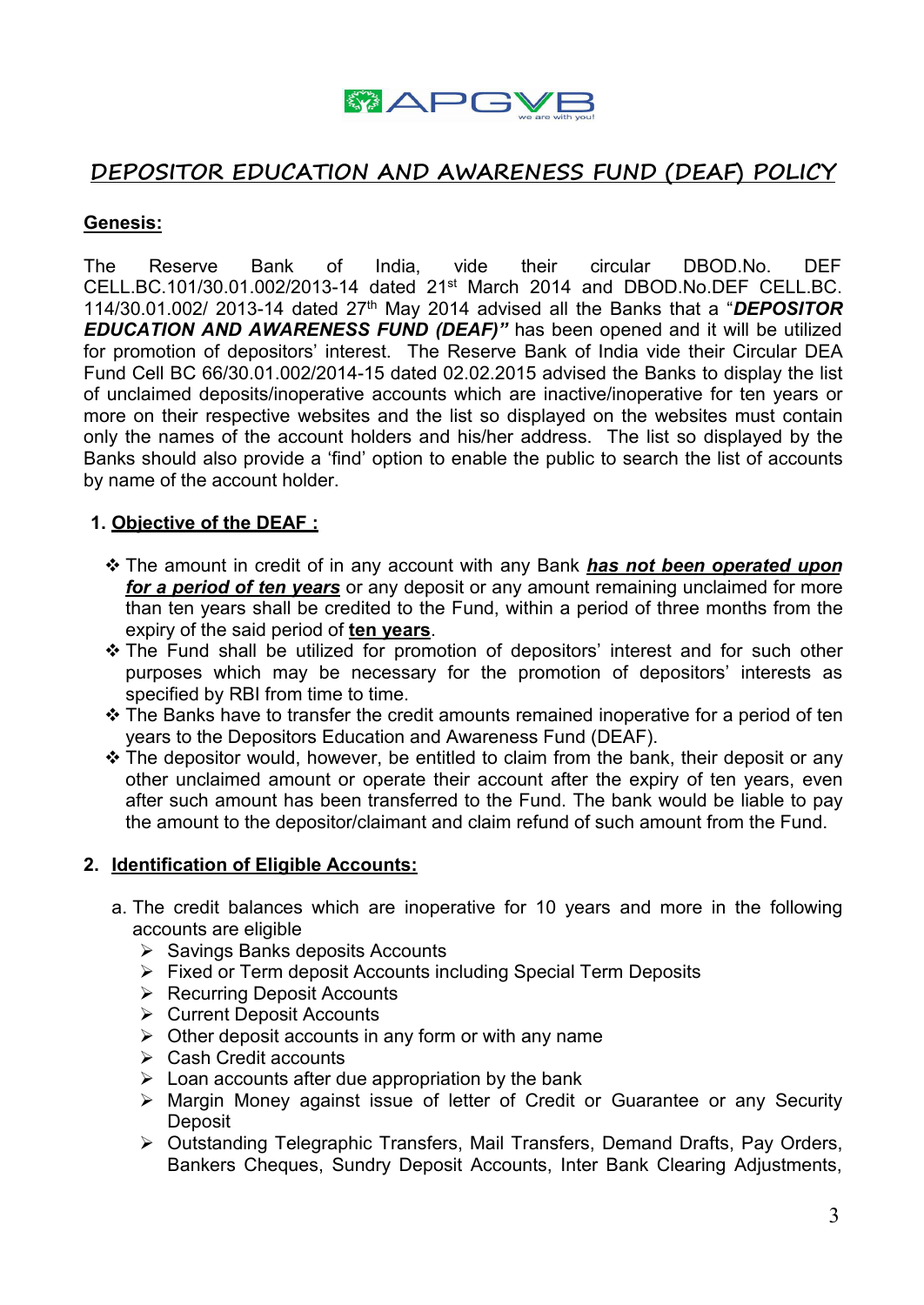Un-adjusted NEFT credit balances and other such transitory accounts, Unreconciled credit balances o/a ATM Transactions.

- $\triangleright$  Other amounts as may be specified by the Reserve Bank of India from time to time.
- b. The Branch Managers will identify the accounts at their Branch which are *Inoperative for the last 10 years and above,* eligible for transfer to DEAF.
- c. The Branch Managers will prepare a list of *inoperative for 10 years and above, those are eligible to transfer to DEAF* and record customer wise details in *DEAF- Remittances Register*.d. The Branch Manager is responsible for remitting the eligible amount which is
- *Inoperative for the last 10 years and above* to DEAF.
- e. The Branch Manager is *responsible,* in case of transfer of any ineligible amounts that are inoperative for *less* than 10 years.
- f. DEAF Remittances Register is to be maintained properly duly recording all the particulars and be authenticated by the Branch Manager.
- g. The Account opening forms of the accounts / amounts transferred to DEAF should be kept permanently in safe (which enables for identification of depositor at the time of Claim).

## **3. Remittance of eligible accounts by Branches to DEAF A/c:**

- a. "**APGVB – DEAF ACCOUNT"** bearing No: **73083895071** isopened with our APGVB, Hanamkonda Branch (Br.Code 5113).
- b. The Branch Manager is authorized to close the eligible accounts with **"NO FEE" flag** and transfer the balance **with interest** to the **APGVB – DEAF ACCOUNT"** bearing No: **73083895071**, duly narrating complete details in transaction field such as: (i) Type of the account and (ii) name of the depositor
- c. Branches will credit the eligible amounts by transfer to "APGVB-DEAF A/C" on or before 20<sup>th</sup> of every month
- d. Branch Managerwill ensure that the amount be credited to APGVB-DEAF A/c and the amounts transferred from their branch should be one and same. (BM to verify / counter check by viewing A/c No. 73083895071), maintained with APGVB, Hanamkonda Branch.
- e. The Branches are *not permitted to DEBIT* the APGVB-DEAF Account bearing No: 73083895071 and they are authorized only to credit the amounts by transfer mode.

## **4. Reporting by Branches and ROs:**

## **i) "Form – I"to be submitted by Branches to Regional Office (by 20 th of every month):**

- a. *Branches will submit the* Form-I (details of the amounts remitted to DEAF A/c) *to RO* (hard copies) by 20<sup>th</sup> of every month.
- b. If there are no eligible accounts to transfer during that month, a "NIL report" in "Form-I" be invariably submitted by branches to Regional Office.

### **ii) "Form – II" by Regional Office to Head Office ( 24 th of every month) (consolidation of Form-I):**

- a. The Regional Office will consolidate the Form-I of all their Branches and submit the consolidated data in Form-II, through e-mail to Head Office by 24 th of the every month.
- b. Senior Manager (Admn) is the "Monitoring Officer" of the DEAF scheme at Regional Office level and he/she is responsible for timely submission of Form – II to Head Office

## **5. Remittance by Head Office to DEAF (Electronically):**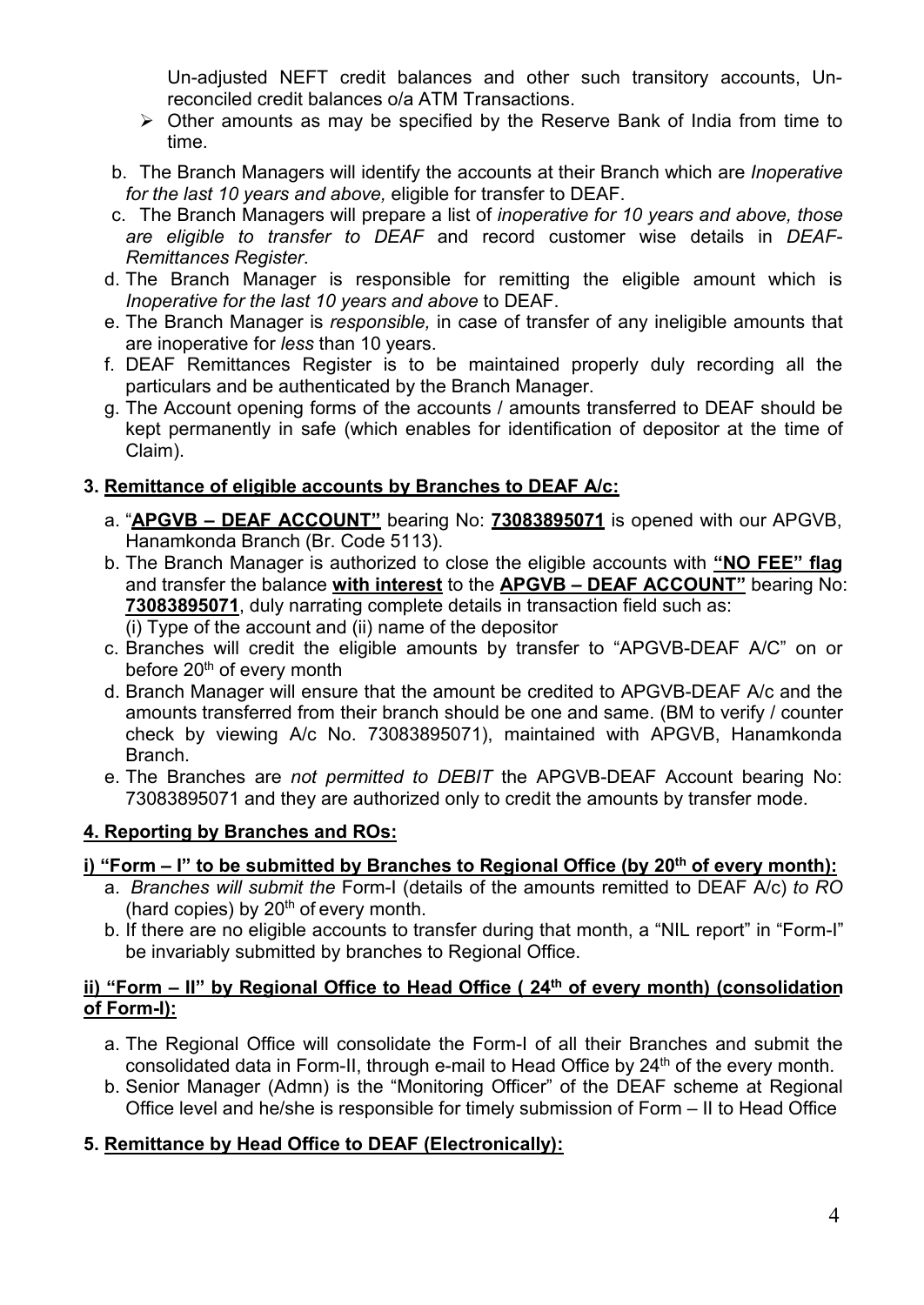- a. On receipt of Form-II from Regional Offices, the amounts credited to the APGVB- DEAF Account, Head Office will remit to Reserve Bank of India in electronic form to "DEAF Account 161001006009" through "*E-Kuber* **Portal**" of RBI" on the dates specified by RBI. The E-Kuber portal is accessible on the last three working days of every month.
- b. Consolidation and reconciliation will be done at HO and with the amounts credited to the APGVB-DEAF account by branches vis-à-vis Form-II submitted by Regional **Offices**

#### **6. Procedure for settlement of claims in respect of amounts transferred to DEAF:**

Whenever a depositor / customer claims the amount transferred to DEAF, the following procedure will be followed:

#### **Requisites:**

- a. Branch will obtain a request letter from the depositor / customer.
- b. Ensure the KYC essentials such as address proof, identity proof including Adhaar card
- c. Obtain original pass book / TDR receipt etc evidencing the ownership of amount held in the account
- d. The Branch Manager has to satisfy himself regarding the identification of claimant and ensure genuineness of claim and then process the claim

#### **Branch Role:**

- I. Verify and ensure whether the amount that has been remitted under DEAF (verify with DEAF Remittances Register and original deposit account)
- II. The Branch should open a new SB account in the name of the claimant using the same CIF (for cross reference) and fulfill KYC norms and seed the Adhaar Card Number.
- III. Payment of Interest: Interest is to be paid on SB/TD/RD accounts from the date of transfer to the DEAF and till the date of payment, on the amount transferred to DEAF (at the rate prescribed by RBI from time to time).
- IV. The claim is to be settled immediately by the Branch Manager.
- V. Payment (with interest if any) will be made to the depositor's account by debit to Branch SUSPENSE Account.
- VI. Record the particulars of the claim settled in "DEAF-Claims Settlement Register.
- VII. Branches should submit the Claim Control Form to Regional Office immediately on the date of claim settlement.
- VIII. The Branches are *not permitted to operate* the "DEAF-Claims Settlement Account".
- IX. The *Branch Manager is ultimately responsible for settlement of the claim and payment of interest* under DEAF Scheme.

#### **Regional Office Role:**

i) The Regional Managers will scrutiny the claims settled by their Branches and is authorized to reverse the SUSPENSE entry by debiting the "DEAF- CLAIMS SETTLEMENT ACCOUNT" (CAOD) bearing No.73088243440 maintaining with our APGVB, Hanamkonda Branch (Br. Code 5113) and issue a BCGA advise to enable the Branch concerned to respond the Suspense entry.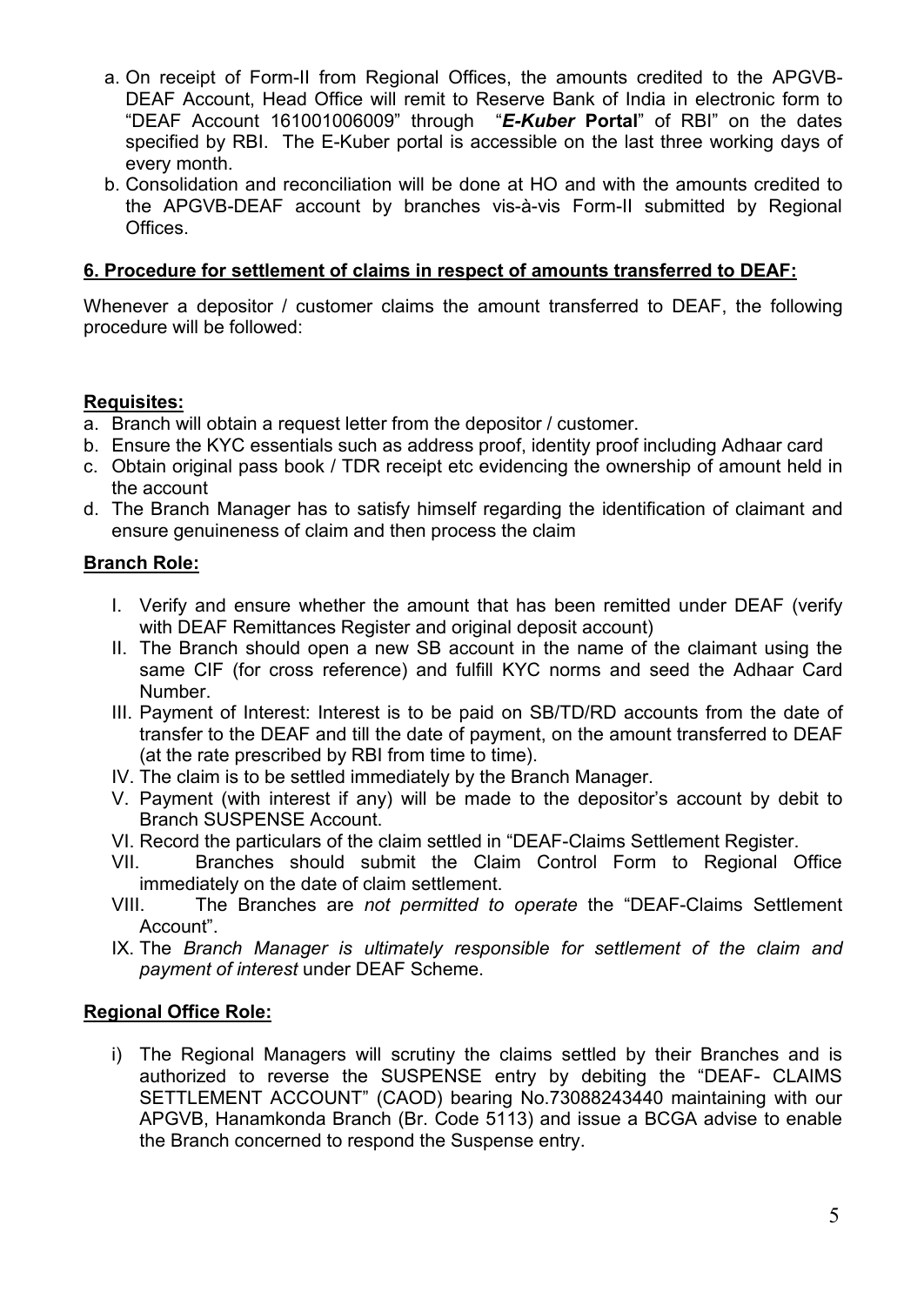ii) The Regional Office will submit Consolidated Deaf Claims Statement to HO for the amounts debited by them to "DEAF Claim Settlements A/c" during that month (1<sup>st</sup> to 31<sup>st</sup>), before 5<sup>th</sup> of the succeeding month without fail.

#### **Head Office Role**:

- a. HO will in turn submit "Customer wise claims" to RBI at monthly intervals before 15 th of every month
- b. On receipt of claim amount from RBI, HO will credit the claim amount to "Deaf- Claims Settlement Account" held with our Hanamkonda branch, to reverse the debit entry made by the ROs.
- c. If any excess / shortfall happens in receipt of claim amount from RBI, that will be passed on to the customer account concerned.

## 7. **Preservation of records:**

The following Registers/Returns/documents will be preserved at Branches/RO.

- a. DEAF Remittances Register should be kept permanently, in safe, under Joint Custody.
- b. Remittances made to DEAF a/c Form-I, Account opening forms of the accounts/amounts transferred to

DEAF will be kept permanently in a separate file in safe (for Identification of depositor at the time of Claim).

- c. Claim forms should be preserved for a period of 5 years.
- d. DEAF Claims Settlement Register (closed register) should be kept for 10 years.

### **8. Audit:**

- a. The Concurrent Auditors & Ingternal Auditors will verify the correctness of the Form -I and Form –III (monthly returns), DEAF – Remittance Register and DEAF-Claims Settlement Register and the deviations, if any, should be brought to the notice of the RO and HO.
- b. The Statutory Auditors will also verify the details of the amounts remitted to DEAF at the time of Statutory Audit of the Branch and an Annual Certificate from the Statutory Auditors be obtained.

## **9. Display of Inoperative Accounts in Bank's Website:**

Reserve Bank of India, vide Circular DBR No. DEA Fund Cell.BC.66/30.01.002/2014-15 dated 02.02.2015 advised all the Banks to ensure the following:

- $\triangleright$  Should display of the list of unclaimed deposits/inoperative accounts which are inactive / inoperative for ten years or more on their respective websites.
- $\triangleright$  If the accounts are not in the name of individuals, the names of individuals authorized to operate the accounts should also be indicated.
- $\triangleright$  The list so displayed on the websites must contain only the names of the account holder(s) and his/her address.
- $\triangleright$  The account number, its type and the name of the branch shall not be disclosed on the bank's website.

"Find" option should be provided to enable the public to search the list of accounts by name of the account holder.

- $\triangleright$  Information on the procedure and necessary formats / documents for claiming the amounts held in unclaimed deposits should also be placed on the Banks website.
- $\triangleright$  The Banks should keep in place a grievance redressal mechanism for quick resolution of complaints.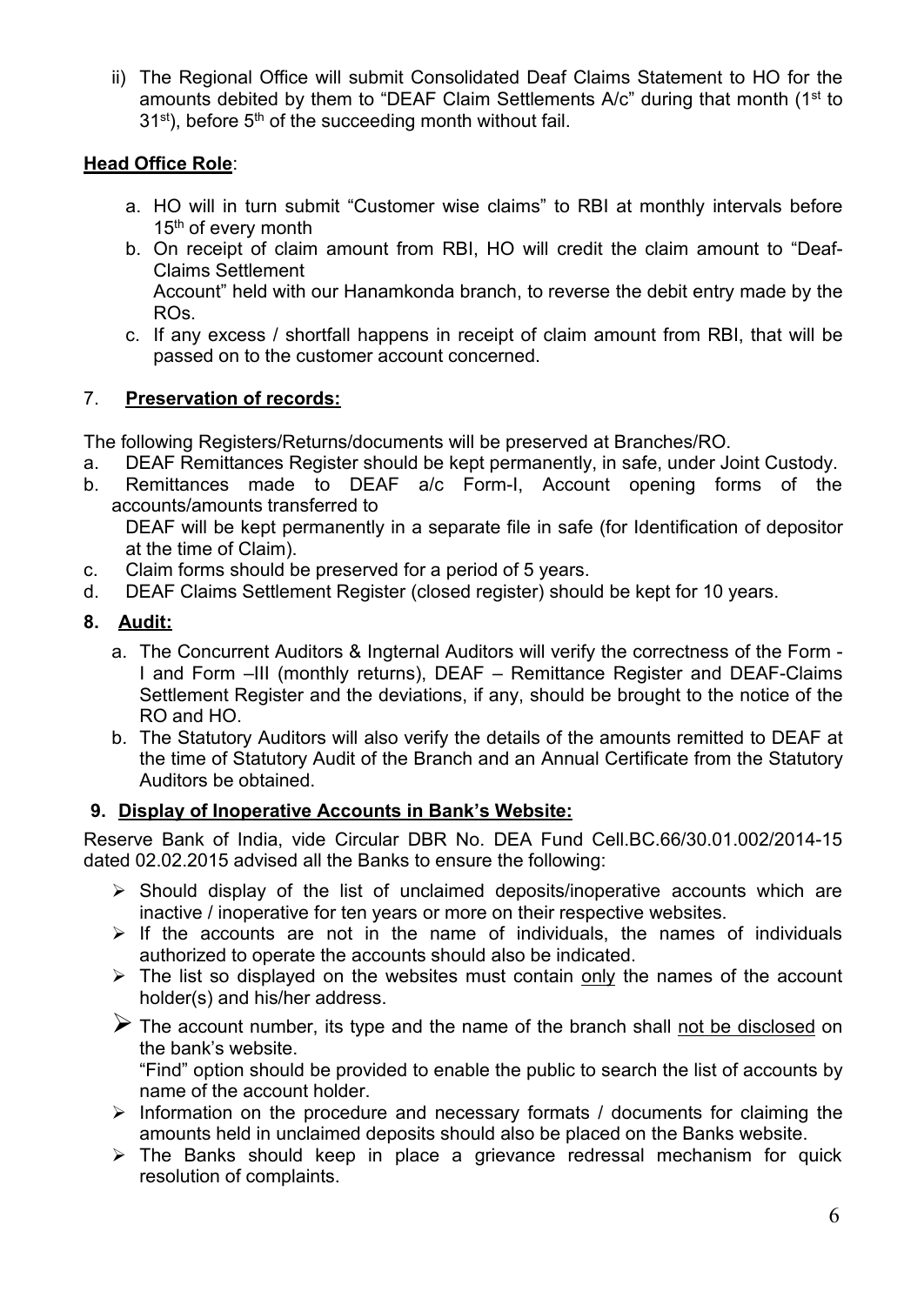### **10. Grievance Redressal Mechanism:**

In case of any grievance, the customer should approach the Regional Manager for quick redressal of any grievance in the matter. The contact details of Regional Offices and Head Office be displayed in the Bank's website for easy access of the public having grievance.

### **11. Registers to be maintained by Branches:**

#### 1. DEAF - REMITTANCES REGISTER:

| SI.<br>No | Date of<br>credit<br>to<br><b>APGV</b><br><b>B-</b><br><b>DEAF</b><br>a/c | Typ<br>e of<br>a/c | Accou<br>nt No | Name of the<br>Depositor /<br>customer | Date of<br>Account<br>opening | Account<br>Inoperati<br>ve since<br>(date of<br>last<br>transactio<br>n) | Amount<br>(balance<br>in the<br>account) | Amount<br>credited<br>to<br>APGVB-<br><b>DEAF</b><br>a/c | Initial<br>of<br><b>BM</b> |
|-----------|---------------------------------------------------------------------------|--------------------|----------------|----------------------------------------|-------------------------------|--------------------------------------------------------------------------|------------------------------------------|----------------------------------------------------------|----------------------------|
|           | ົ                                                                         | 3                  | 4              |                                        | 6                             |                                                                          | 8                                        | 9                                                        | 10                         |

### 2. DEAF –CLAIMS SETTLEMENT REGISTER

| SI.<br>No | Name<br>of the<br>Deposit | Typ<br>e of<br>A/c | Old<br>A/c<br>No | Amoun<br>credite                                                               | Date<br>of<br>credit                                                    | <b>RO</b><br>approv<br>al | Date<br>of<br>claim                            | Accou<br>nt No<br>(Claim           | Amoun<br>credite    | Remark<br>s | Initial<br>of<br>ВM |  |
|-----------|---------------------------|--------------------|------------------|--------------------------------------------------------------------------------|-------------------------------------------------------------------------|---------------------------|------------------------------------------------|------------------------------------|---------------------|-------------|---------------------|--|
|           | or                        |                    |                  | d to<br><b>APGV</b><br><b>B-</b><br><b>DEAF</b><br>$a/c$ by<br>branch<br>(Rs.) | to<br><b>APGV</b><br>B-<br><b>DEAF</b><br>$a/c$ by<br><b>Branc</b><br>h | (let<br>No,<br>$Dt$ )     | amoun<br>credite<br>d to<br>depositor<br>s A/C | amou<br>nt<br>credite<br>d)<br>Rs. | d (with<br>interest |             |                     |  |
|           | ◠                         | ົ<br>J             |                  | 5                                                                              | 6                                                                       |                           | 8                                              | 9                                  | 10                  | 11          | 12                  |  |

#### **12. Returns to be submitted by Branches / RO**

| <b>SI</b>      | To be     | Name of      | Periodicit                | Due date of              | <b>Particulars</b>             |
|----------------|-----------|--------------|---------------------------|--------------------------|--------------------------------|
| No.            | submitted | the          |                           | submission               |                                |
|                | bv        | Return       |                           |                          |                                |
| 1              | Branch to | $Form - 1$   | <b>Monthly</b>            | $20th$ of every          | The amounts remitted to APGVB- |
|                | <b>RO</b> |              |                           | month                    | DEAF A/c                       |
| 2              | RO to     | $Form - II$  | <b>Monthly</b>            | $24th$ of every          | Consolidated Return of all the |
|                | HO.       |              |                           | month by                 | branches (Amounts remitted by  |
|                |           |              |                           | email                    | branches to APGVB-DEAF         |
|                |           |              |                           |                          | account)                       |
| 3              | Branch to | $Form - III$ | On the date settlement of |                          | Claiming refund from DEAF      |
|                | RO.       |              | claim                     |                          | (Individual depositor wise)    |
| $\overline{4}$ | RO to     | $Form - IV$  | <b>Monthly</b>            | 5 <sup>th</sup> of every | Claiming refund from DEAF      |
|                | HO.       |              |                           | month                    | (Individual depositor wise)    |

#### **13. Returns to be submitted by Head Office to DEA Fund:**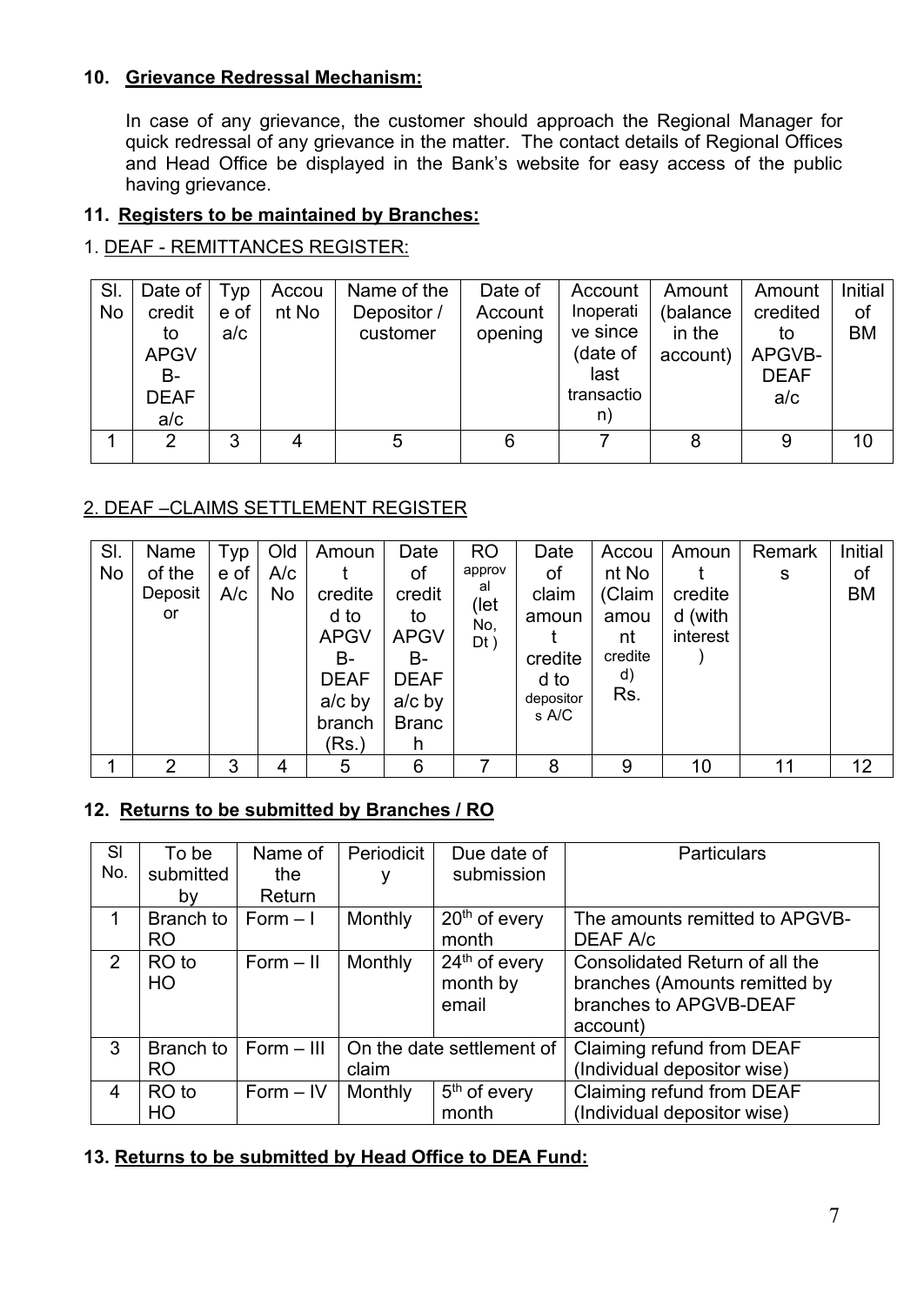- a) From –I: Particulars of remittance made to DEA Fund (monthly).
- b) Form II: Claim Form to DEA Funds (claims settled during the month) (monthly)
- c) Form III: Certificate of Reconciliation of Balances held DEA Fund (Half Yearly June / December)
- d) Annual Certificate: Annual Certificate detailing the remittance, Claims, balance held with DEA Fund, duly certified by the Central Statutory Auditors (Yearly – March).

#### **14. Disclosure in Notes to Accounts**

All such unclaimed liabilities (where amount due has been transferred to DEAF) may be reflected as "Contingent Liability – Others, items for which the bank is contingently liable" under Schedule 12 of the annual financial statements. Banks are also advised to disclose the amounts transferred to DEAF under the notes to accounts as per the format given below.

| <b>Particulars</b>                               | Current year | <b>Previous</b><br>vear |
|--------------------------------------------------|--------------|-------------------------|
| Opening balance of amounts transferred to DEAF   |              |                         |
| Add: Amounts transferred to DEAF during the year |              |                         |
| Less: Amounts reimbursed by DEAF towards claims  |              |                         |
| Closing balance of amounts transferred to DEAF   |              |                         |

\*\*\*

#### **Form – I (Branches to RO): (on 20th of every month (on the date of remittance to APGVB-DEAF a/c))**

#### ANDHRA PRADESH GRAMEENA VIKAS BANK BRANCH: CODE:

#### **DEPOSITORS EDUCATION AND AWARENESS FUND (DEAF) REMITTANCE DETAILS FOR THE MONTH OF**

We here under furnish the summary of the amounts transferred to "**APGVB-DEAF Account**" on\_\_\_\_\_\_\_\_\_\_\_\_\_\_\_, Rs.\_\_\_\_\_\_\_\_\_\_\_\_\_\_\_\_\_\_\_\_\_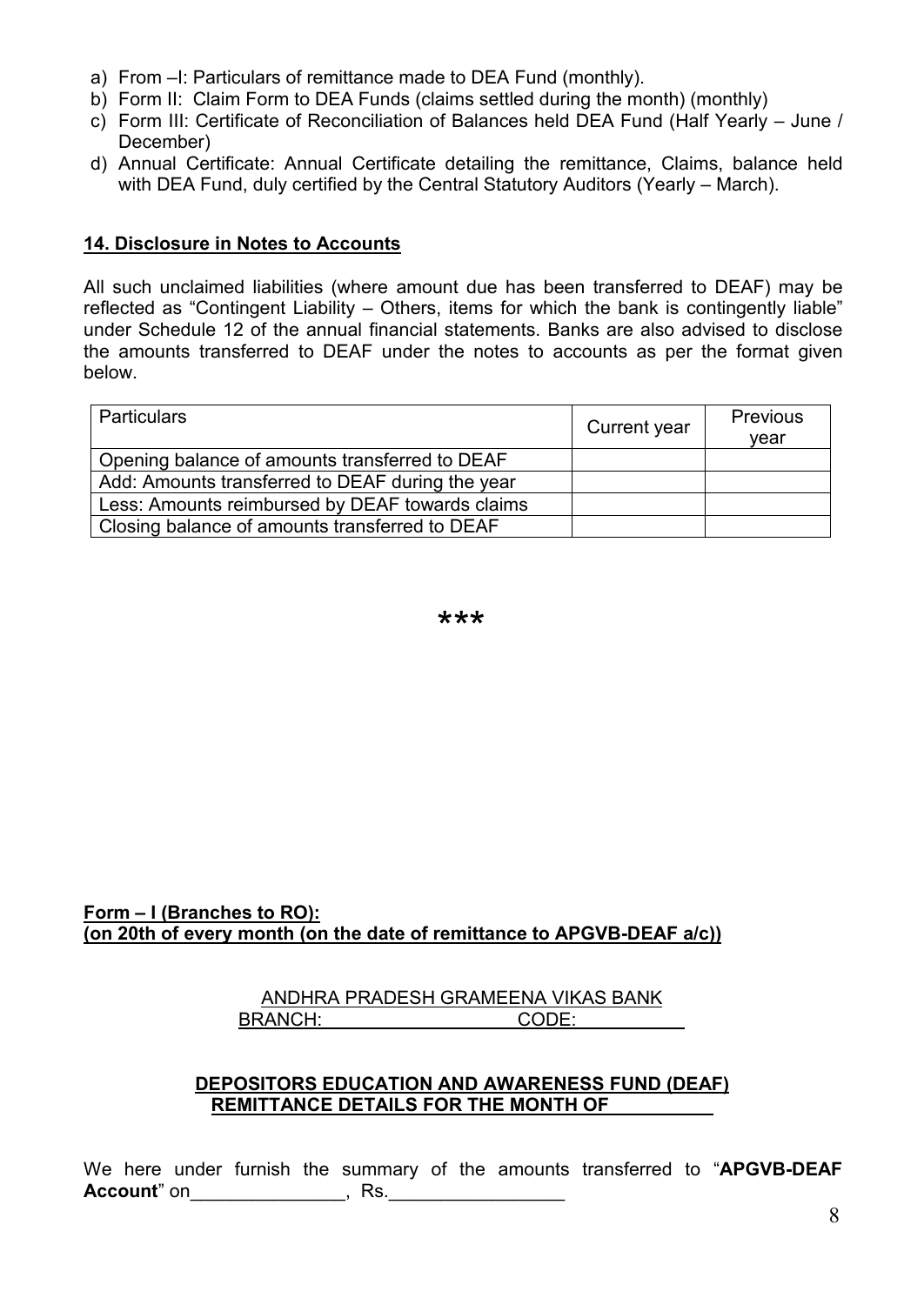|                                           |                   |                                                   |        |                   |                                                 |        |                  |                                              |        | (Amount in Rs)   |       |        |
|-------------------------------------------|-------------------|---------------------------------------------------|--------|-------------------|-------------------------------------------------|--------|------------------|----------------------------------------------|--------|------------------|-------|--------|
| Dt of<br>remittan<br>ce<br>to DEAF<br>A/c |                   | Interest Bearing<br>deposits<br>(SB, TD, STD, RD) |        |                   | Non Interest<br><b>Bearing</b><br>Deposits (CA) |        |                  | Other credits<br>other than<br>deposit a/cs) |        |                  | Total |        |
|                                           | No.<br>$A$ / $cs$ | of                                                | Amount | No.<br>$A$ / $cs$ | of                                              | Amount | No<br>$A$ / $cs$ | of                                           | Amount | No<br>$A$ / $cs$ | of    | Amount |
|                                           |                   |                                                   |        |                   |                                                 |        |                  |                                              |        |                  |       |        |
| TOTAL                                     |                   |                                                   |        |                   |                                                 |        |                  |                                              |        |                  |       |        |

We confirm that all accounts are scrutinized thoroughly and all eligible accounts are transferred as per the extant instructions.

Name: Name:

Office Assistant/Accountant and Branch Manager/Chief Manager<br>
Name: Name:

Date:

#### **CERTIFICATE OF CONCURRENT AUDITOR/ INTERNAL AUDIOTR**

We certify that the details furnished above are true as per the records of the Branch and verified by me and found correct.

> Signature of the Concurrent Auditor/Internal Auditor (Name of the Auditor with Stamp)

Date:

#### **Form – II: (RO toHO) (consolidated Return of Form-I of all the Branches of RO) (on 24th of every month by e-mail)**

#### ANDHRA PRADESH GRAMEENA VIKAS BANK REGION:

#### **DEPOSITORS EDUCATION AND AWARENESS FUND (DEAF) REMITTANCE DETAILS FOR THE MONTH OF**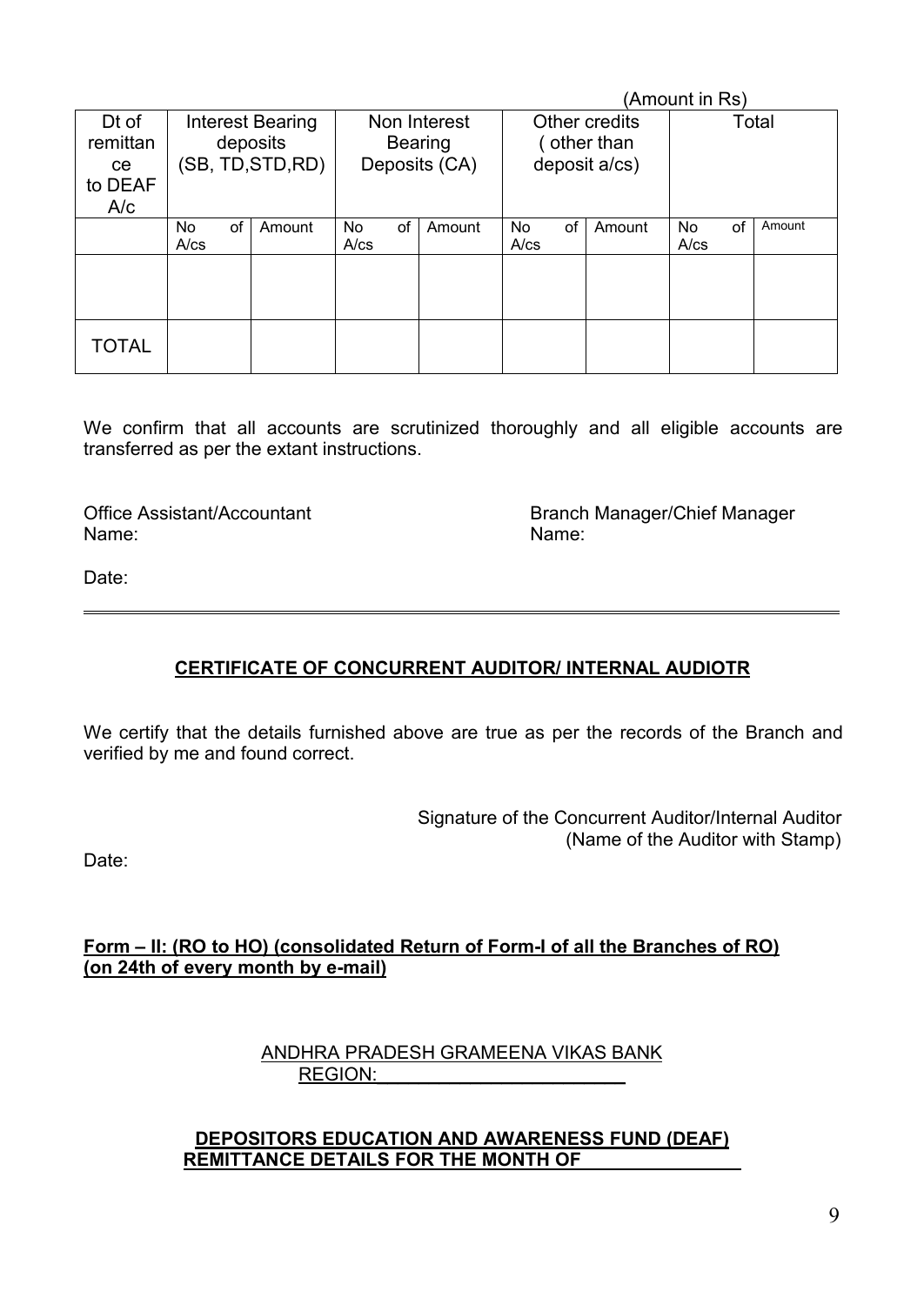We here under furnish the summary of the amounts transferred to APGVB-DEAF Account by the branches under our control, during this month.

| deposit a/cs)<br>Deposits<br>deposits<br>Code<br><b>Branch</b><br>ce<br>to DEAF<br>(SB,<br>(CA)<br>TD, STD, RD)<br>A/c<br>No of<br>No of $ $<br>No of<br>No of<br>Amoun<br>Amoun<br>Amoun<br>nt<br>$A$ / $cs$<br>$A$ / $cs$<br>$A$ / $cs$<br>$A$ / $cs$<br>1<br>$\overline{2}$<br>3<br><b>Total</b> | SI.<br>No. | <b>Branc</b><br>h | Name<br>the | of | Dt of<br>remittan | Interest       |  | Non Interest<br><b>Bearing</b> |  | Other credits<br>other than | Total |      |
|-----------------------------------------------------------------------------------------------------------------------------------------------------------------------------------------------------------------------------------------------------------------------------------------------------|------------|-------------------|-------------|----|-------------------|----------------|--|--------------------------------|--|-----------------------------|-------|------|
|                                                                                                                                                                                                                                                                                                     |            |                   |             |    |                   | <b>Bearing</b> |  |                                |  |                             |       |      |
|                                                                                                                                                                                                                                                                                                     |            |                   |             |    |                   |                |  |                                |  |                             |       | Amou |
|                                                                                                                                                                                                                                                                                                     |            |                   |             |    |                   |                |  |                                |  |                             |       |      |
|                                                                                                                                                                                                                                                                                                     |            |                   |             |    |                   |                |  |                                |  |                             |       |      |
|                                                                                                                                                                                                                                                                                                     |            |                   |             |    |                   |                |  |                                |  |                             |       |      |

We confirm that the above amounts were credited by our Branches to 'APGVB-DEAF A/c. No.73083895071 during the month.

Senior Manager (Admn) Regional Manager<br>
Name: Name: Name: Name:

Date:

**Form –III (Branches to RO) (on the date of settlement of claim)**

#### **ANDHRA PRADESH GRAMEENA VIKAS BANK BRANCH:**  $\qquad \qquad$

### **DEPOSITORS EDUCATION AND AWARENESS FUND (DEAF) CONTROL FORM - CLAIMS SETTLED DURING THE MONTH OF**

| 0t | . In the<br>кате | Account | Date of | Amount | οt | Jate | Amount | A/c No | l vpe<br>.ot | Name of | $\sim$<br>51. |
|----|------------------|---------|---------|--------|----|------|--------|--------|--------------|---------|---------------|
|----|------------------|---------|---------|--------|----|------|--------|--------|--------------|---------|---------------|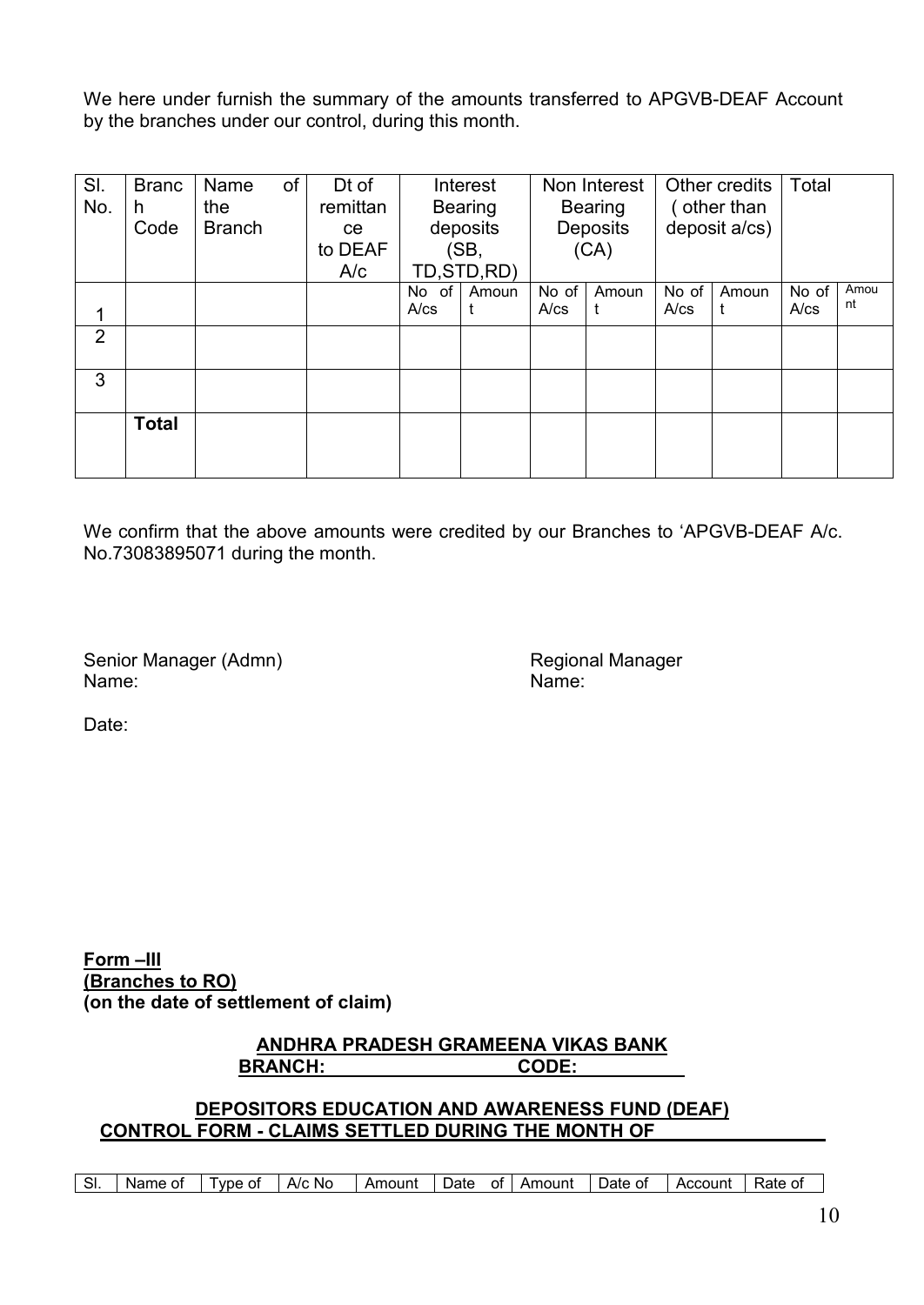| No             | the<br>Depositor | A/c | transferre<br>d to<br><b>DEAF</b><br>with<br>interest<br>(Rs) | transfer<br>to DEAF<br>A/c | Paid to<br>Deposit<br>or along<br>with<br>interest<br>(if any) | crediting<br>the<br>claim<br>amount | No<br>(to<br>which<br>the<br>claim<br>credited) | Interest<br>paid on<br>claim<br>amount |  |
|----------------|------------------|-----|---------------------------------------------------------------|----------------------------|----------------------------------------------------------------|-------------------------------------|-------------------------------------------------|----------------------------------------|--|
|                |                  |     |                                                               |                            |                                                                |                                     |                                                 |                                        |  |
| $\overline{2}$ |                  |     |                                                               |                            |                                                                |                                     |                                                 |                                        |  |
| 3              |                  |     |                                                               |                            |                                                                |                                     |                                                 |                                        |  |
| 4              |                  |     |                                                               |                            |                                                                |                                     |                                                 |                                        |  |
|                | Total            |     |                                                               |                            |                                                                |                                     |                                                 |                                        |  |

We certify that the above claim(s) has/have not been earlier paid. We confirm that all the above amount(s) was/were paid by debit to Branch Suspense Account.

Date:

Accountant **Accountant Branch Manager/Chief Manager** Name: Name:

## **CERTIFICATE OF CONCURRENT AUDITOR/ INTERNAL AUDIOTR**

We certify that the details furnished above are true as per the records of the Branch and verified by me and found correct.

> Signature of the Concurrent Auditor/Internal Auditor (Name of the Auditor with Stamp)

Date: ===================================================================== ===============

#### **AT REGIONAL OFFICE:**

The Claim(s) settled by the Branch Manager was/were scrutinized and controlled.

Regional Manager Date:

**Form –IV (RO to HO) (consolidated Return of Form-III of all the Branches of RO) (To be submitted by RO before: 10 th of every month by email)**

> **ANDHRA PRADESH GRAMEENA VIKAS BANK REGION:\_\_\_\_\_\_\_\_\_\_\_\_\_\_\_\_\_\_\_\_\_\_\_**

**DEPOSITORS EDUCATION AND AWARENESS FUND (DEAF) CLAIMS SETTLED DURING THE MONTH OF**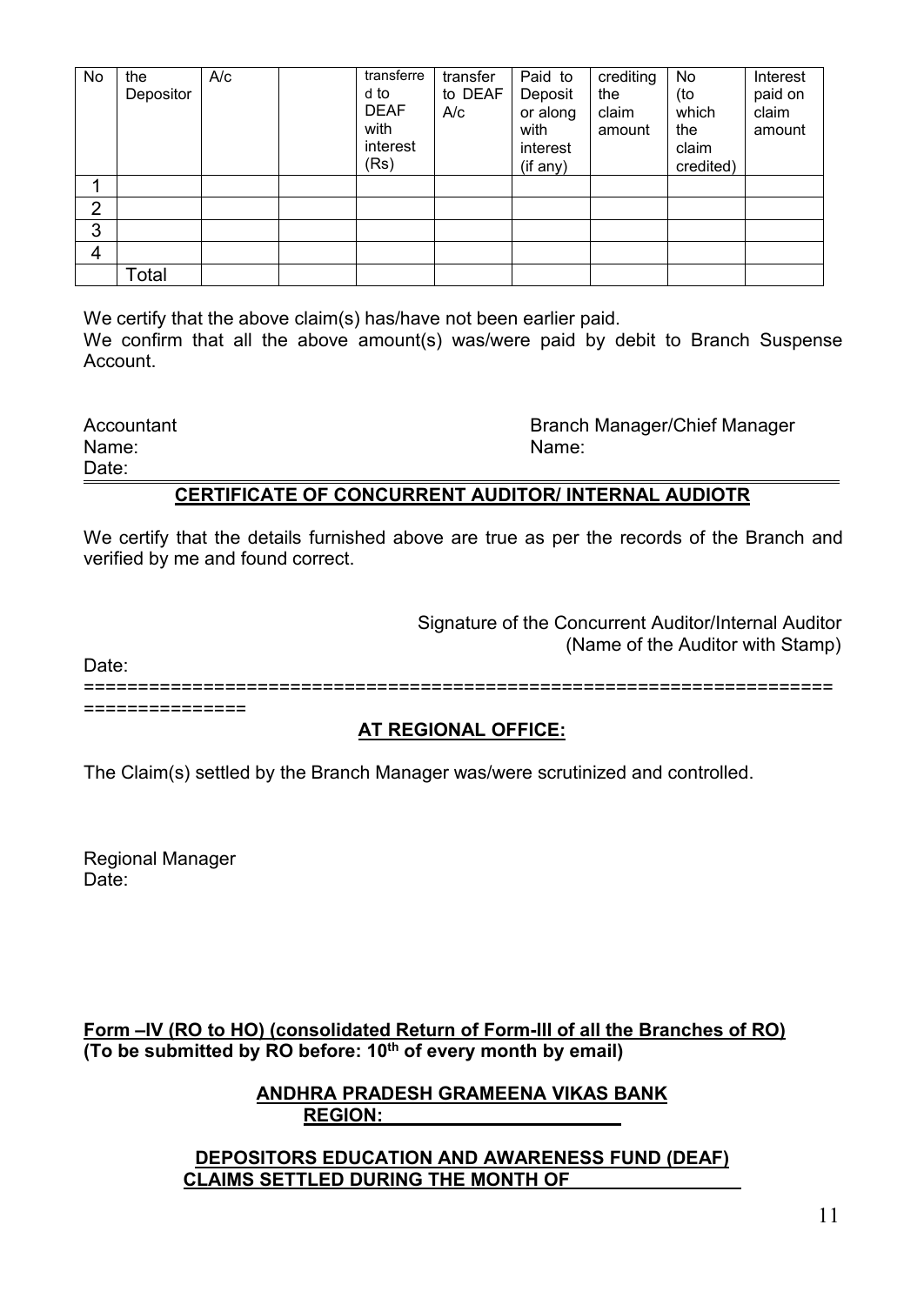| SI.<br>No | Name<br>of the<br><b>Branc</b><br>n | Br<br>code | Name of<br>the<br>Depositor | Type<br>of<br>A/c | A/c<br>No | Amount<br>transferre<br>d to<br><b>DEAF</b><br>with<br>interest<br>(Rs) | Date of<br>transfer<br>to DEAF<br>A/c | Amount<br>Paid to<br>Deposit<br>or along<br>with<br>interest<br>(if any) | Date of<br>crediting<br>the<br>claim<br>amount<br>by debit<br>to<br>branch<br>Suspens<br>e A/c. | Date of<br>debit to<br>DEAF-<br>Settlem<br>ent A/c<br>by RO | Amount<br>debited<br>to<br>DEAF-<br>Settlem<br>ent A/c<br>by RO |
|-----------|-------------------------------------|------------|-----------------------------|-------------------|-----------|-------------------------------------------------------------------------|---------------------------------------|--------------------------------------------------------------------------|-------------------------------------------------------------------------------------------------|-------------------------------------------------------------|-----------------------------------------------------------------|
|           |                                     |            |                             |                   |           |                                                                         |                                       |                                                                          |                                                                                                 |                                                             |                                                                 |
| າ         |                                     |            |                             |                   |           |                                                                         |                                       |                                                                          |                                                                                                 |                                                             |                                                                 |
| 3         |                                     |            |                             |                   |           |                                                                         |                                       |                                                                          |                                                                                                 |                                                             |                                                                 |
| 4         |                                     |            |                             |                   |           |                                                                         |                                       |                                                                          |                                                                                                 |                                                             |                                                                 |
|           |                                     |            | Total                       |                   |           |                                                                         |                                       |                                                                          |                                                                                                 |                                                             |                                                                 |

We certify that the above claims have not been earlier made or received from the DEAF Fund.

We confirm that the above amounts were debited by our RO to DEAF Claims Settlement A/c No. *73088243440* during the month, which were paid by the Branches under our control.

Manager (Admn) Regional Manager (Admn)<br>
Name: Name: Regional Manager Name: Name:

Date<sup>:</sup>

**Form-V (Proforma of Claim form)** From: (Address of the depositor)

To: The Branch/Chief Manager Andhra Pradesh Grameena Vikas Bank **Branch**